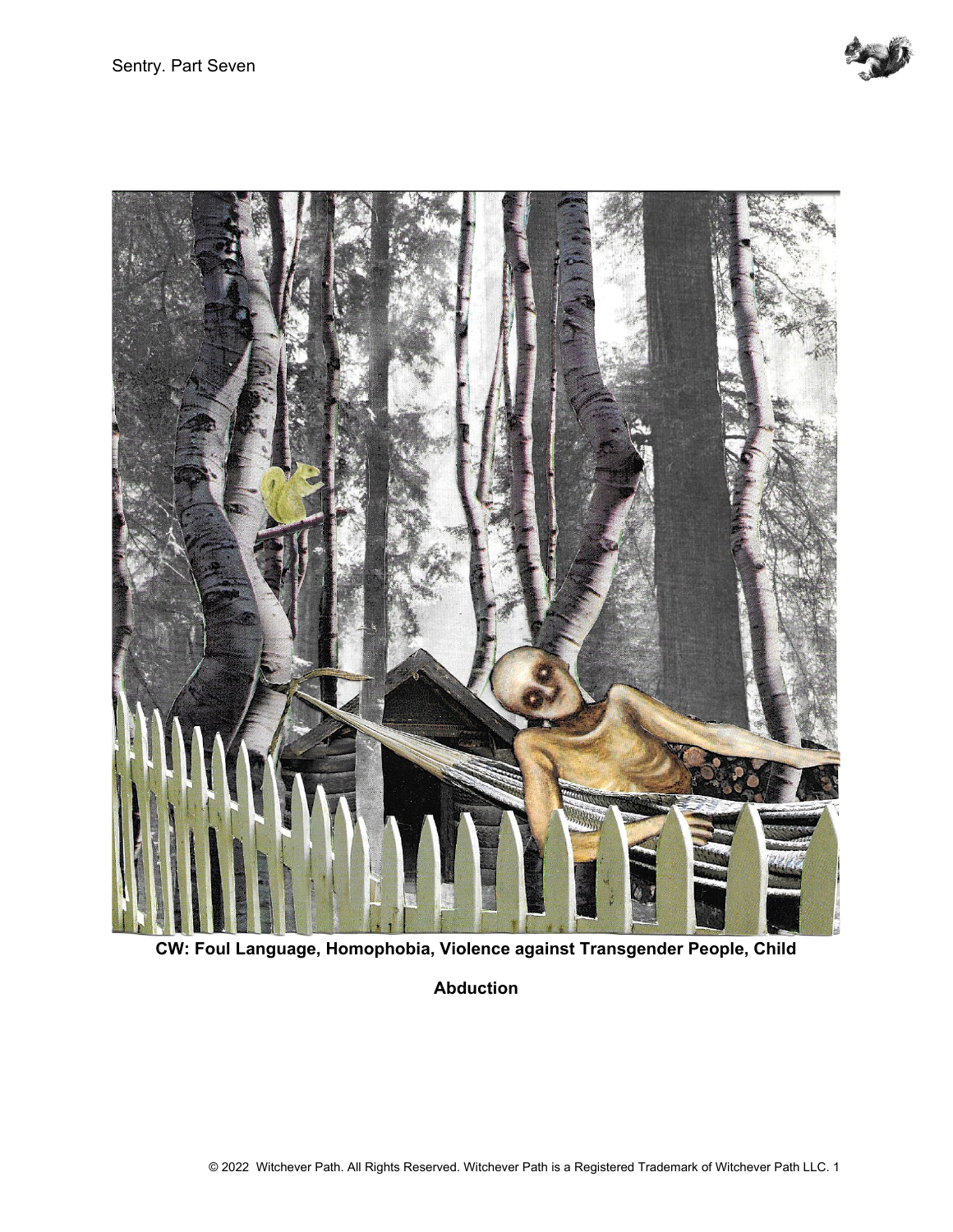

#### **Narrator**

Your son was taken. And the people YOU were raised to believe would help you are acting just as suspiciously as they claim you're being by not talking to them. One of the

people who came to your home with information is now a suspect in your son's disappearance. With a race against time, you and your wife join a search party until the late hours of the night. When you get home, there's evidence that someone has broken in and is currently in your basement. Firing a warning shot, you find the intruder. The same person you chased in the woods weeks ago.

Having begged for you not to shoot them, they are now trying to retrieve something to show you from their pocket. Here's what happens next.

Witchever Path Presents - SENTRY: Part Seven - Where I can See Them

#### **YOU**

Your ears are still ringing from the warning shot as the ratty figure at the bottom of the stairs is slowly reaching toward their pocket. They are staring at your gun. No one in your neighborhood would blame you if you shot this fucker dead. But your boy is out there. And with this being the second time you've fired your gun in the neighborhood,

there's no chance the cops aren't on their way.

They flip their hair out their face. There's a jagged scar that runs through the middle of their lower lip and down their neck. You still can't determine what gender they are. And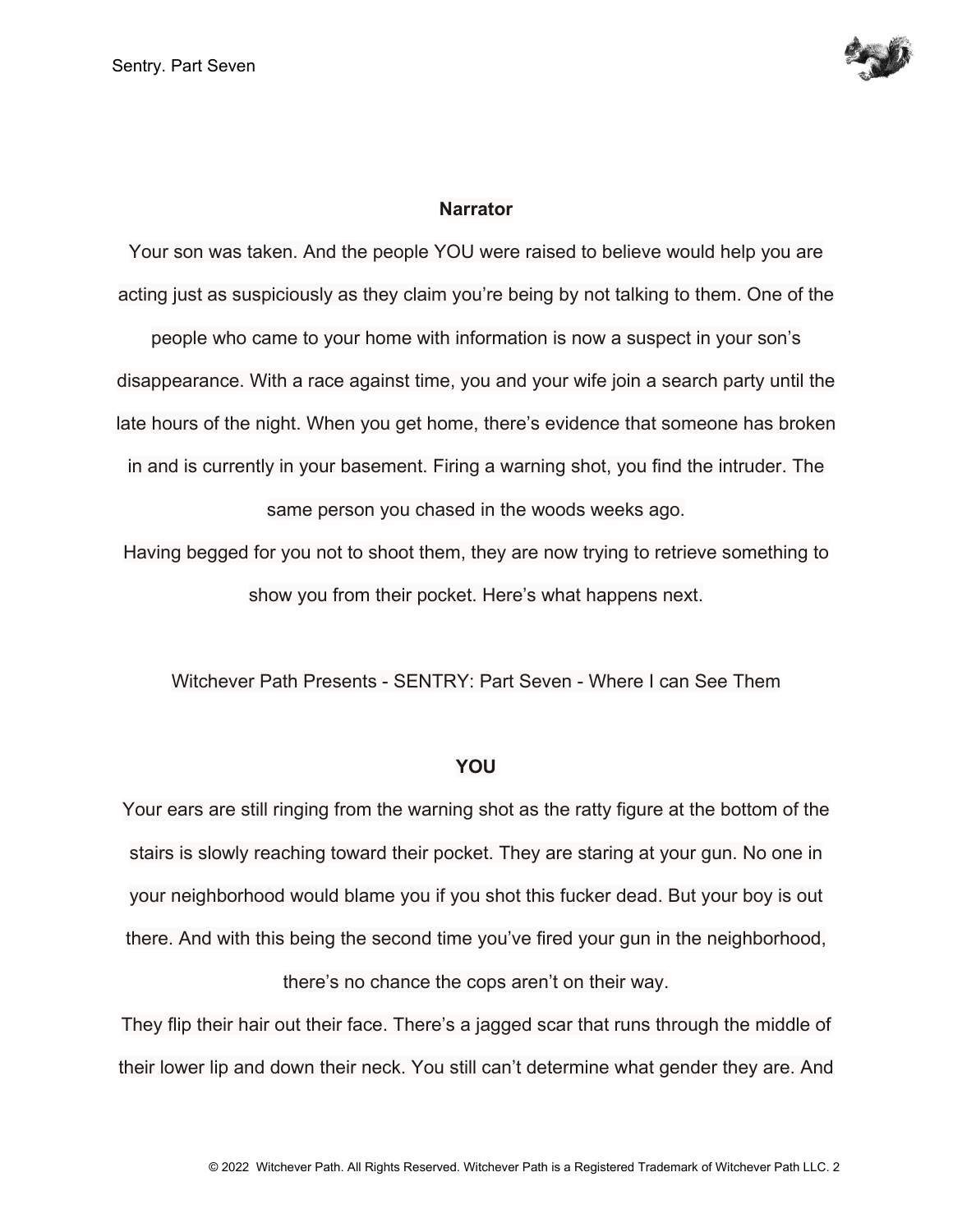

in your head you hear Cole giving you shit about that knee-jerk reaction. The scarred

intruder's body posture is frozen.

You feel like you're crazy.

# **YOU**

[to the intruder]

Take your hand out of your pocket NOW.

# **VOICE**

There was something left down here that would hurt you.

I got rid of it. I did it for Cole.

He gave me something to show you. To say he's all right.

# **YOU**

All right. Put it on the stairs.

Slowly.

I can put four slugs in your ugly mouth before you try anything.

# **YOU**

[narrate]

The scarred intruder grimaces when you call them ugly. But they comply and from their

pocket produce Cole's black headphones, placing them on the stairs. Their hands are

trembling. They're terrified. You can hear sirens.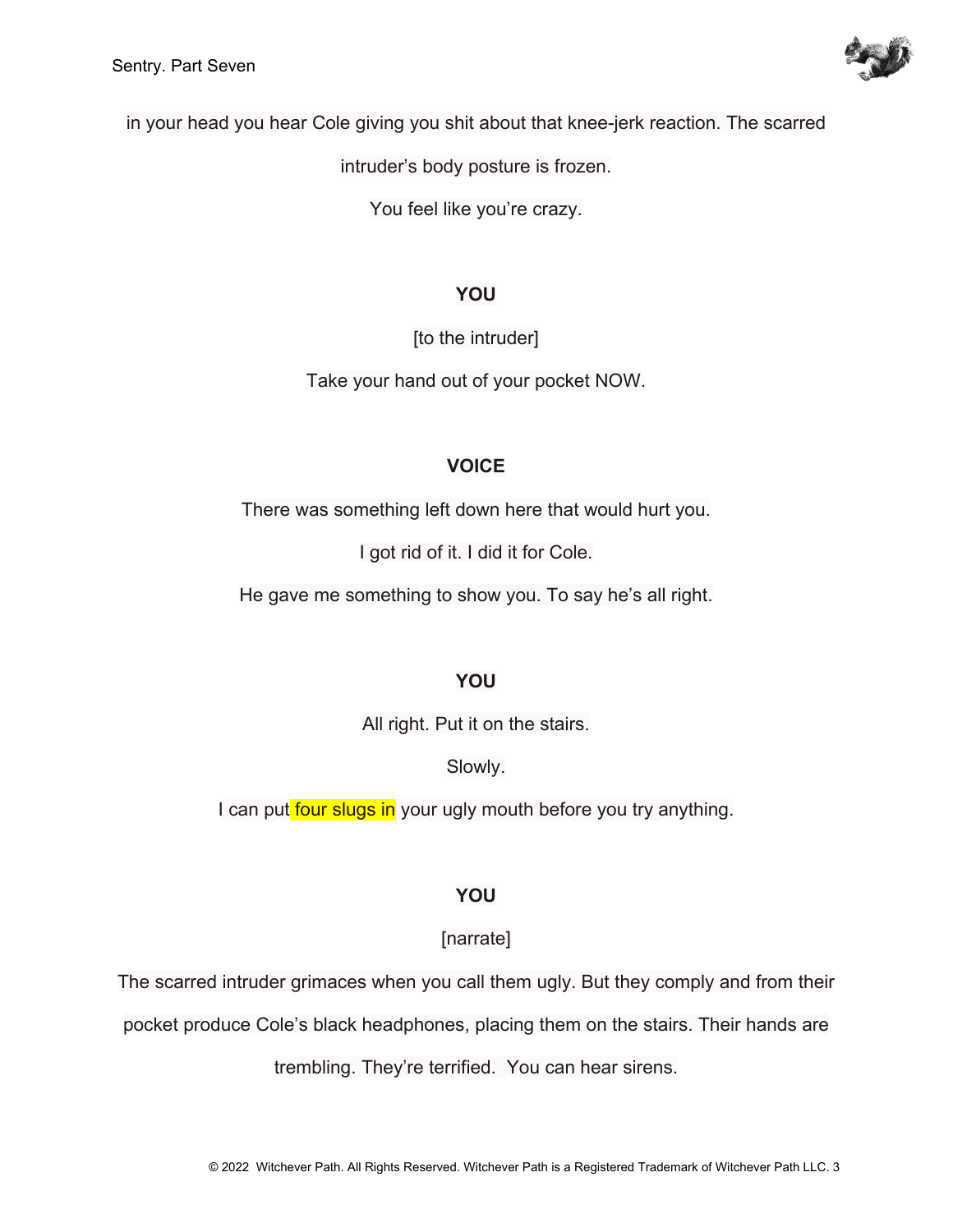

WHERE IS MY SON.

## **VOICE**

Safe.

I'm here to take you to him.

He needs you.

We… need you.

**Jaime**

# **[from the bathroom]**

BABY? Are you all right?

# **YOU**

Yeah! I got 'em. I got the guy.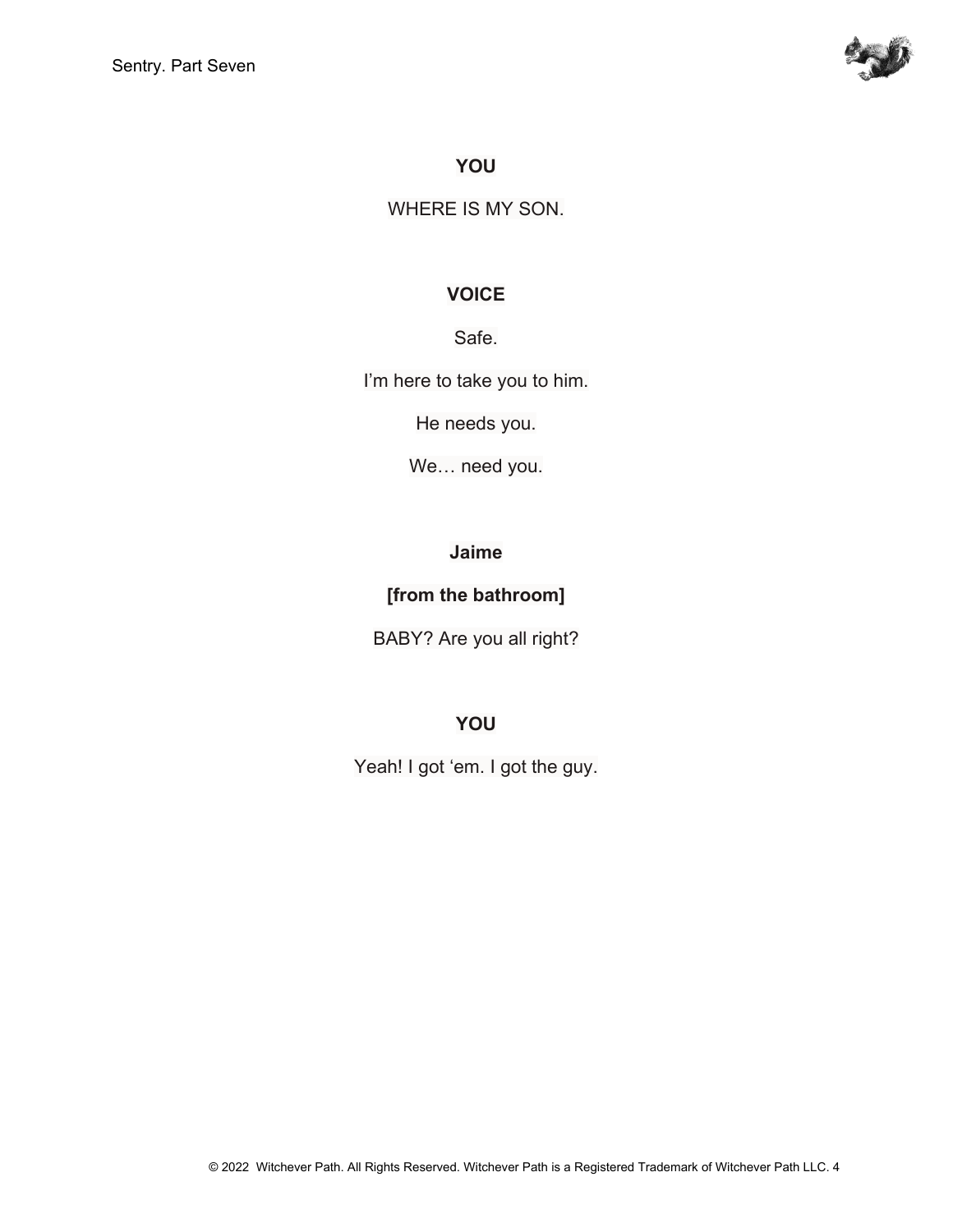

## [narrate]

The flashing blue lights in your driveway are lighting up the inside of your house. They're going to knock. Then they're gonna break in. You'll have to put down the gun or get shot. You keep your gun trained on the intruder, the scar on their face is shiny and

wet.

### **You**

Cops are coming. Only places you're going together now are jail or the morgue.

## **VOICE**

We can go now.

They won't find what they're looking for down here. It's been eaten away.

Come with me now.

## **YOU**

[narrate]

The knocks are loud and deliberate. You hear them yelling your name.

## **YOU**

[out loud]

Jaime, get the door!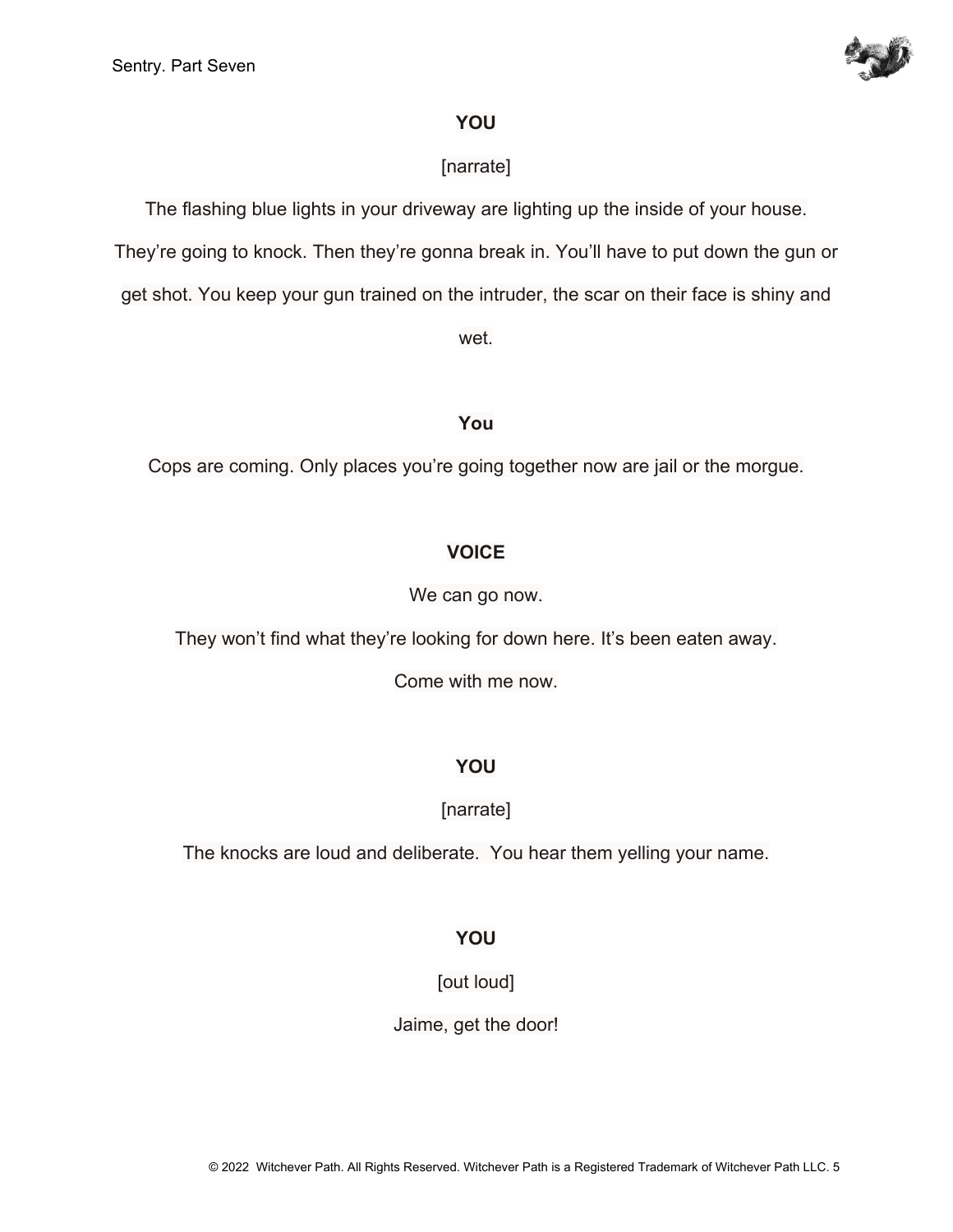

#### **JAIME**

[yelling to the outside]

We're about to open up. Don't break the door down!

#### **YOU**

[down the cellar stage whispering]

Just tell me where I can find him!

## **VOICE**

## [panicked]

Come downstairs. I'll get us out. We need to get to him. She can come, too.

[door bursts open]

## **YOU**

## [narrate]

You hear several cops in tactical gear break through your door. Jaime screams from the other room, and you have a choice between the scarred intruder promising to bring you to Cole, or your wife. The call is easy. You tuck your gun into the back of your pants and then walk into the front hall, where you see your wife on the ground, her hands behind

her back, a Rowe officer reaching for cuffs. There are six other cops in here. Your presence causes them all to pause and panic, pointing their guns at you. It's likely one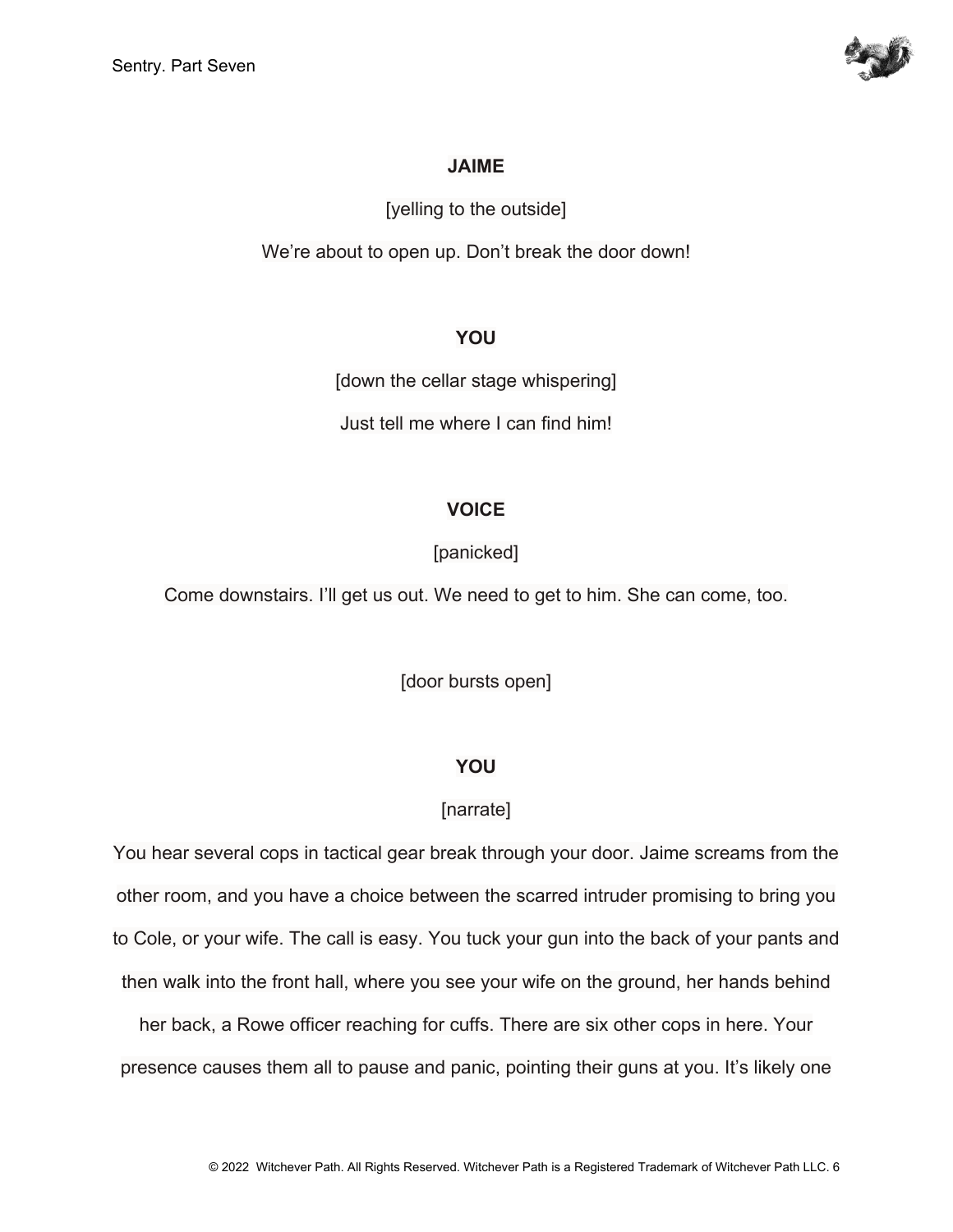

of them will shoot if you even say anything. But at least you know if they're pointing their guns at you, they're not pointing them at your wife.

They yell so many different orders, you just freeze with your hands up. They frisk you

and you give a sigh of relief that the one who grabs your gun doesn't shout out what he

found. At least *he* isn't trying to kill you.

You're kicked to the ground before you can even mention the person in the basement.

For the second time this year, you feel steel on your wrists.

# **HOLT**

[authoritative]

Search the house for anyone else. Look for Fells in the basement.

# **YOU**

I want a lawyer.

# **HOLT**

You're going to need one, man.

# **OFFICER**

[from basement]

Sir! You gotta see this!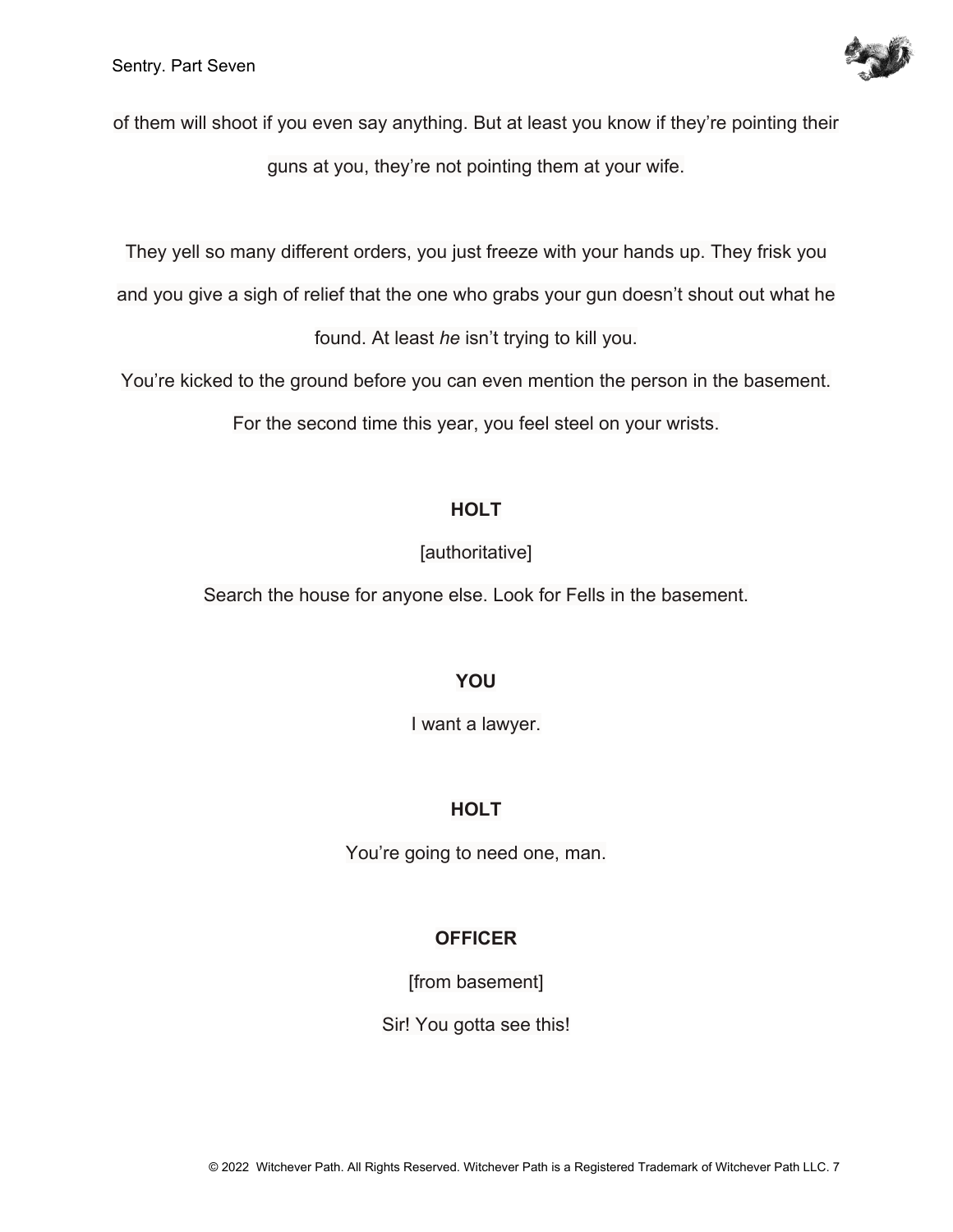

#### **HOLT**

#### [to YOU]

Anything you want to say before I go see what he found? [pause, then a bit sinister] Okay then. Nice knowing you.

[to two officers]

You two, put the woman in a car away from him. You and you, keep him here.

#### **YOU**

Holt leaves the front hall, and makes his way to the basement. Jaime is pulled out of the house. You can hear more cops circling your home. If the scarred intruder tries to make a break for it, they'll catch them. One of the cops pulls you up into a seated position on the floor. It makes you think about the boy you had in this position all those years ago.

He was maybe fifteen years old. Your Arabic was terrible, and he was unable to understand you. The gun he used to shoot Marcus lay on the cracked tile next to him. You had to stop one of your brothers from executing him, ordering everyone to try to

keep Marcus alive while you radioed in for help.

When you all got back to base, you handed the kid off and waited for word on Marcus. When he was airlifted out, someone informed you the kid killed himself in his cell. Now,

on your living room floor, you're feeling years of suppressed memories bubbling up.

Your mind keeps going back to that boy on the cracked tiles, and you no longer picture

his face, but Cole's.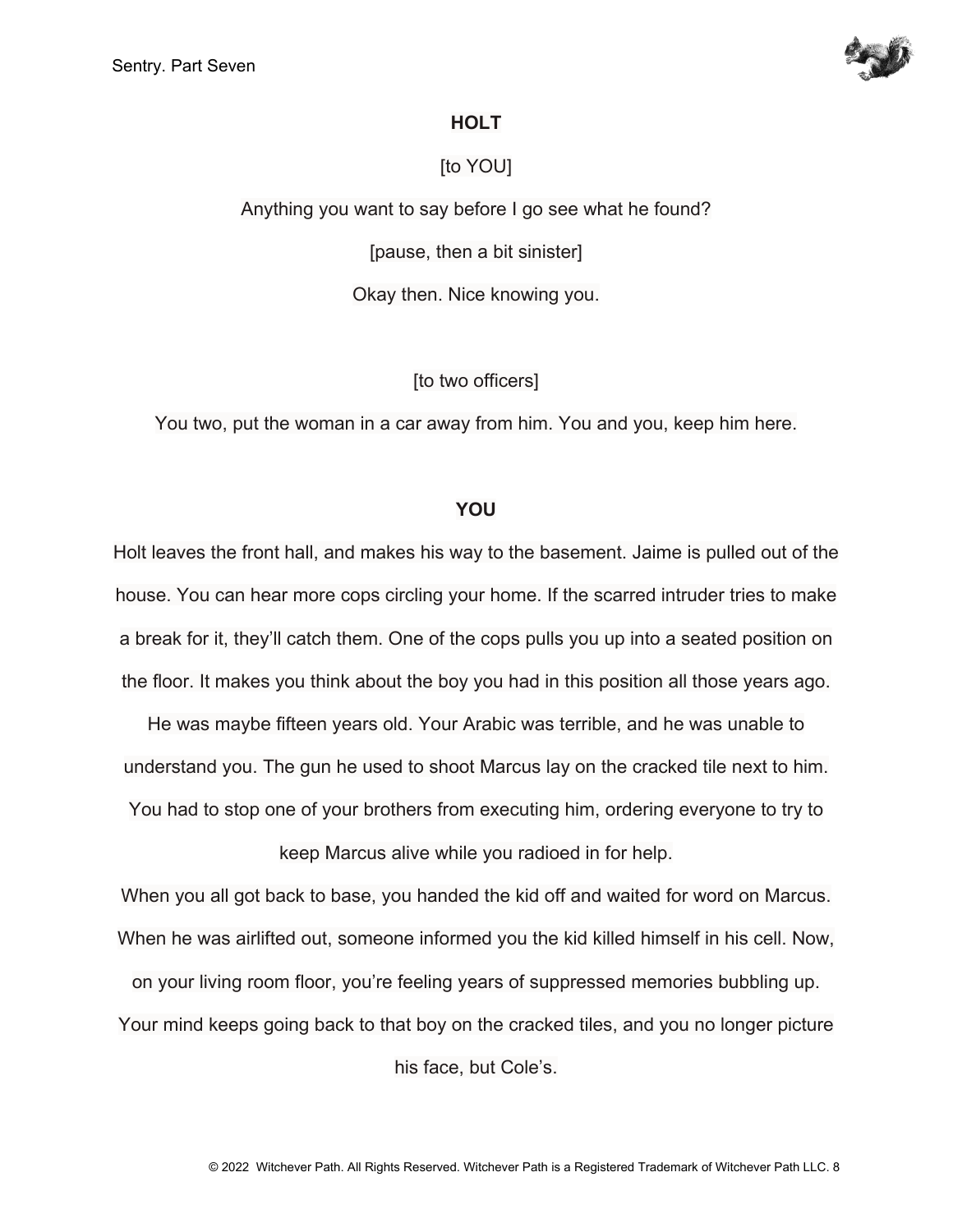

Holt's footsteps up the stairs are quick and heavy. He storms up to you and gives you a

kick in the ribs. One of them cracks.

# **HOLT**

[to the officers]

You two go outside. NOW.

# **YOU**

# [narrate]

He's furious. You can hear his guys breaking things downstairs, searching your home.

The pain in your side makes it hard to breathe.

Holt grabs a handful of your hair and brings his lips to your ear.

# **HOLT**

HOW the fuck did you do it?

Where the fuck is he?

# **YOU**

Did he get outta the bulkhead?

# **HOLT**

How the fuck is Fells going to get up and walk?

There's a fucking mushroom forest on the floor. Right where he —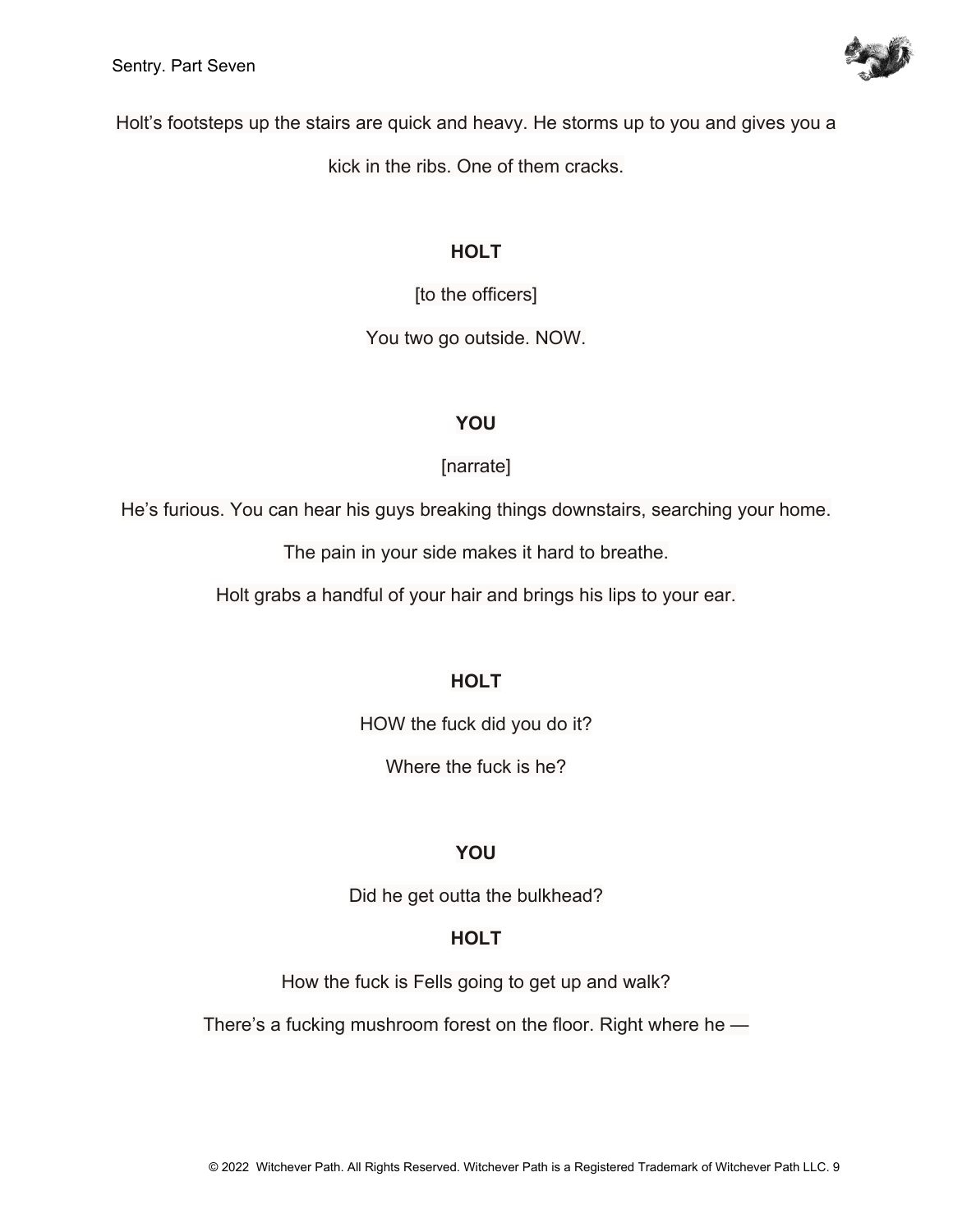

What the fuck are you talking about?

## **HOLT**

How did you get rid of it? How?

#### **YOU**

#### [narrate]

He kicks you again. Colors dance across your vision. He's winding up for another when

your front door opens.

## **Agent Temple**

[firm and pulling rank]

Step away from him. Now.

## **HOLT**

[defensively]

This man assaulted me. I'm applying the appropriate force to get him to comply.

#### **Agent Temple**

I'll take him in.

## **HOLT**

It's my arrest.

Wait. Who are the fuck are you?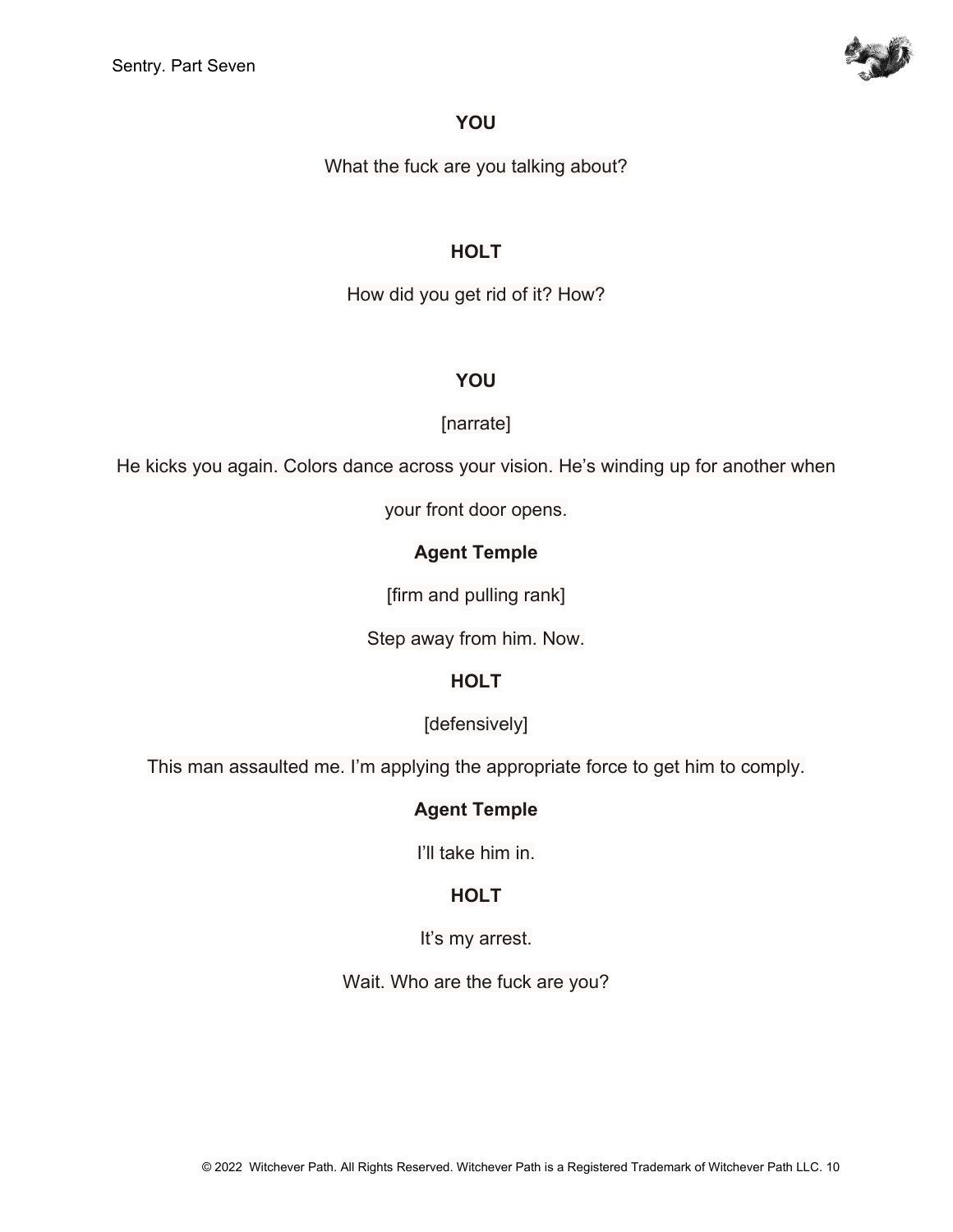

### [pushing back]

Agent Temple. Federal Bureau of Investigations.

Your arrest is a person of interest in a federal crime.

## **HOLT**

[pissed]

Bullshit. I know this guy. I'll be bringing him.

## **AGENT TEMPLE**

[pushing back]

You know him, huh?

Well, given the way you've had to defend yourself, from a handcuffed man, I think I'll

take it from here.

## **HOLT**

[furious, but reining it in]

You don't have jurisdiction.

 $||$   $||$   $-$ 

[starts coughing]

I'll take -

[keeps coughing, ugly and long]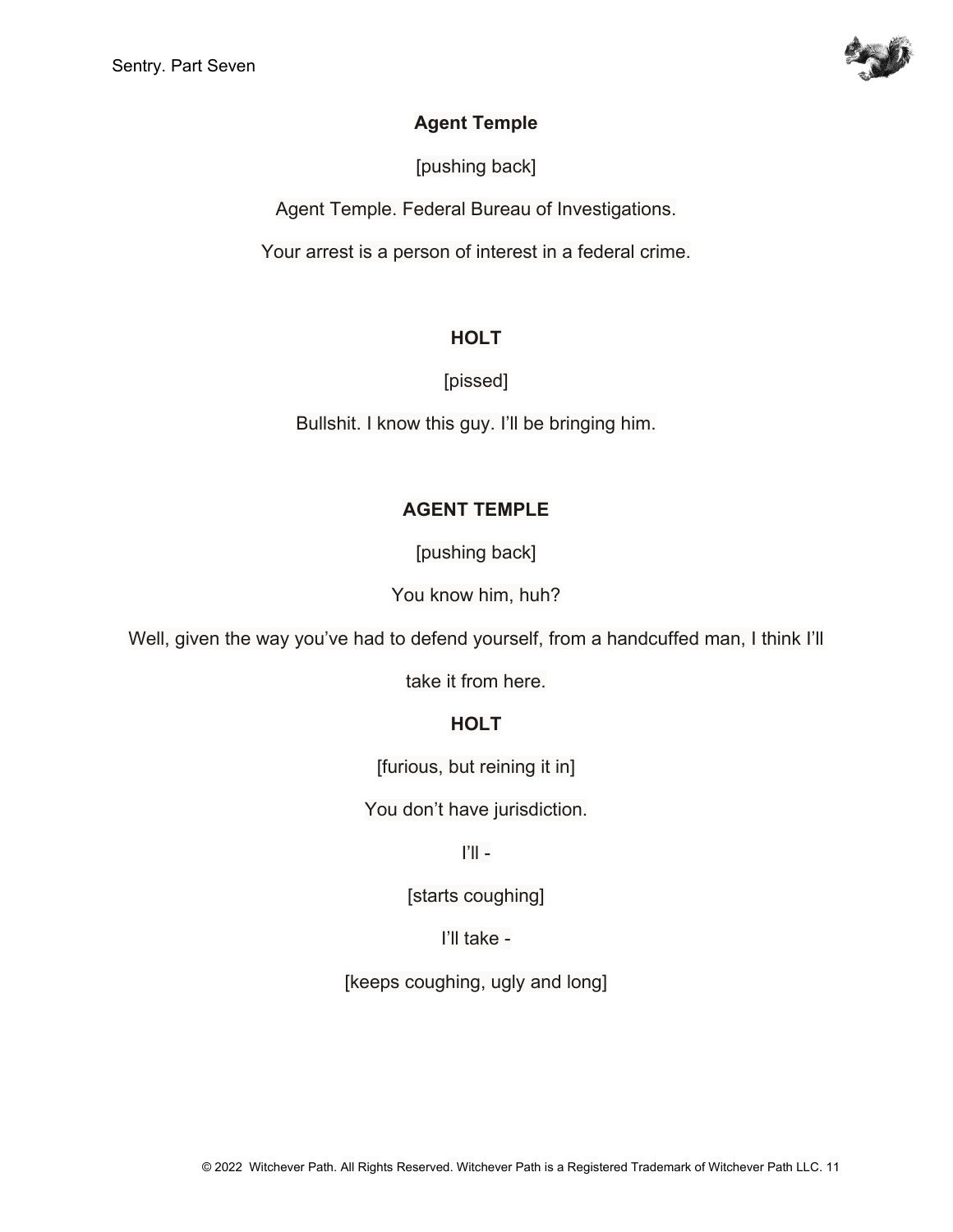

#### **AGENT TEMPLE**

[reacting to this man nearly dry heaving with his coughs] Take a breath to collect yourself. I'll get him out of here. Come on, sir. Nice and easy.

#### **YOU**

The fed helps you to your feet. From the basement, you hear more coughing from the other cops. Your left side is screaming. Holt fucked you up. Agent Temple's grip on your right arm is firm, but not painful. Opening your front door, he leads you outside, into the

blinding strobe of several squad cars. There's a SWAT van parked in front of your

house. All of your neighbors must be watching. Again.

Temple brings you to his car, past the armored cops who are sneering at you and the agent. You see Jaime in another black sedan next to you. She looks almost catatonic. After you're in the car, you try to get her attention, but she's looking back at the house.

Temple gets into the car. He waves at the driver of Jaime's car and pulls out. The fed drives in silence, past your neighbor Todd's house. Five minutes pass before

he speaks.

#### **Agent Temple**

We're not taking you two to the barracks.

**YOU**

What?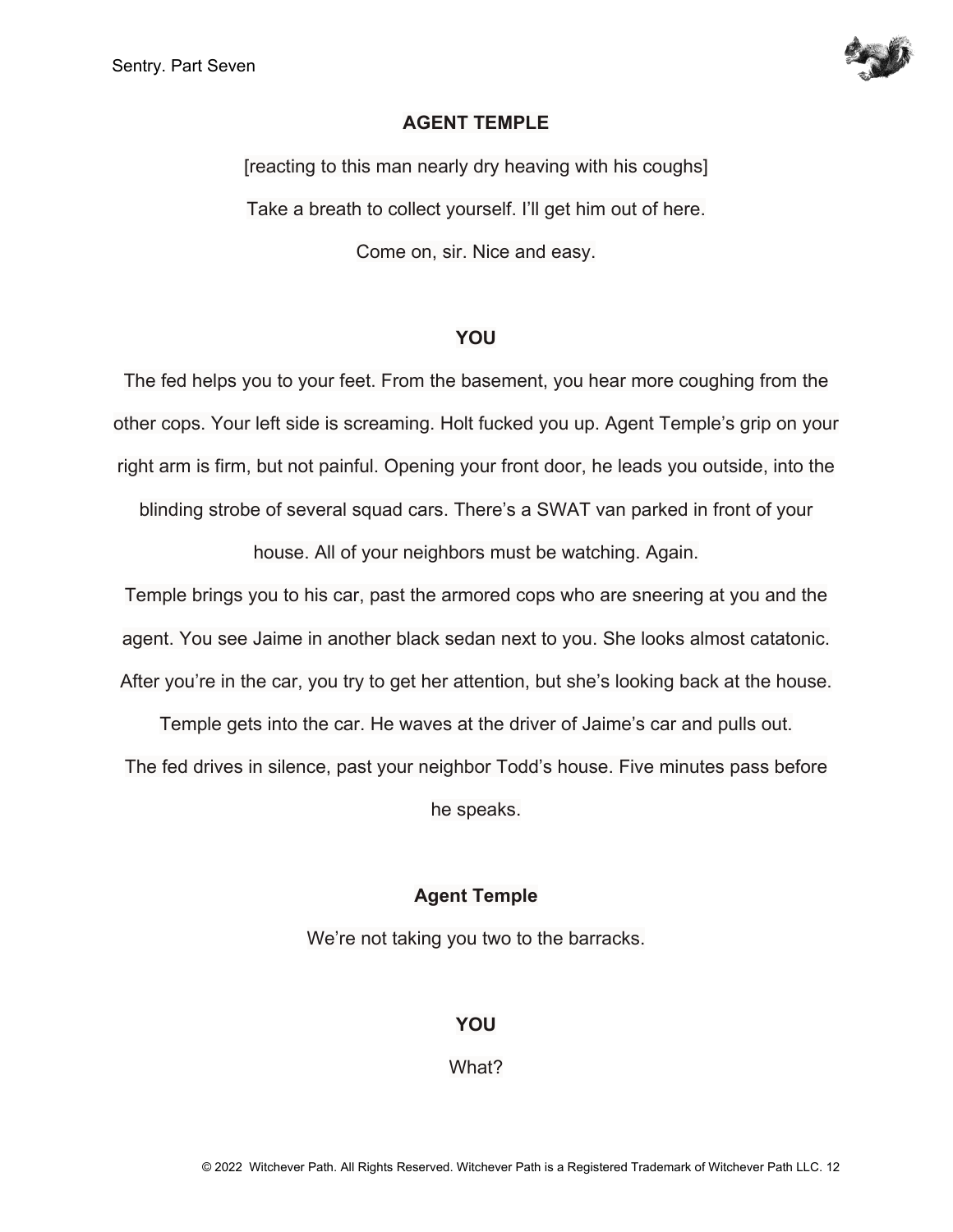

[really calmly]

I'm Tom's friend. He called me when he reviewed your footage and the phone. He mentioned your trooper pal in there, too. Seems Tom thought he was up to some shit.

From what I can tell, he's right.

### **YOU**

Did he share that stuff with you?

## **Agent Temple**

Yes. You did the right thing in telling Tom everything. Because you might have found the missing piece that ties several disappearances and murders over the past fifteen years. After the phone, I started looking for other common threads besides the victims. And I found one.

#### **YOU**

Holt.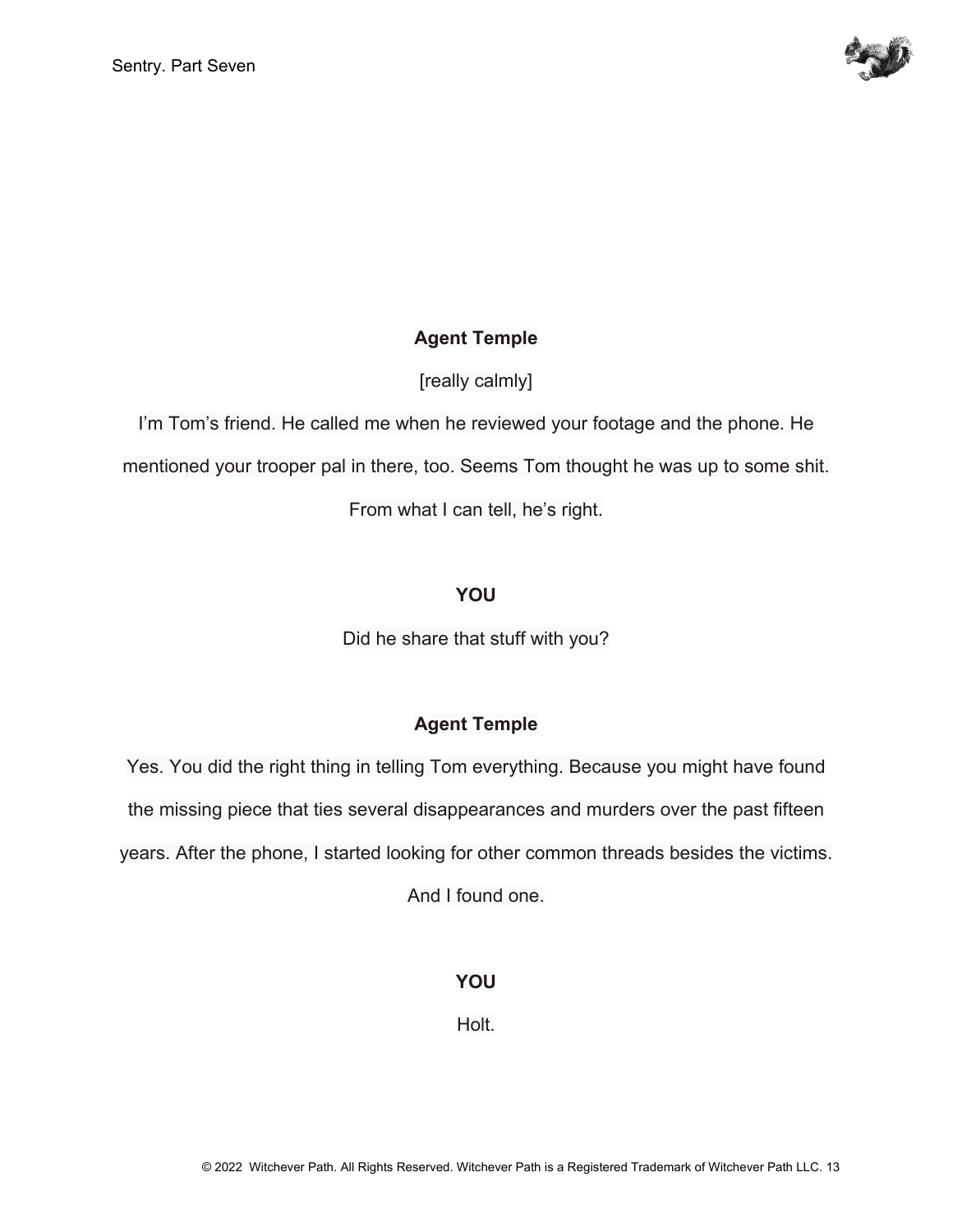

Holt. Yeah. Three of the deceased were gay prostitutes frequenting rest stops in the area. Another was transgender. Holt started out as a responding officer, then an investigator, and he's been the one debunking theories that there is a link between these crimes. I mean, crimes of passion are just like that. And it being New Hampshire, the victims weren't necessarily ones a lot of people cared enough about to look for a

real pattern.

Until you got that phone, that is.

#### **YOU**

Do you think Holt has my son?

#### **Agent Temple**

That's just it, I don't think he does. I think he tried to get him. I don't think he got the Rye kid either. He thinks you know where your kid is. And maybe the other one, too. And that's why he beat the fuck out of you and why I think he killed Myron Fells.

#### **YOU**

[narrate]

His car pulls down Park Street and parks in front of the dirt path that leads to the middle school's baseball field. The car carrying Jaime pulls up next to you.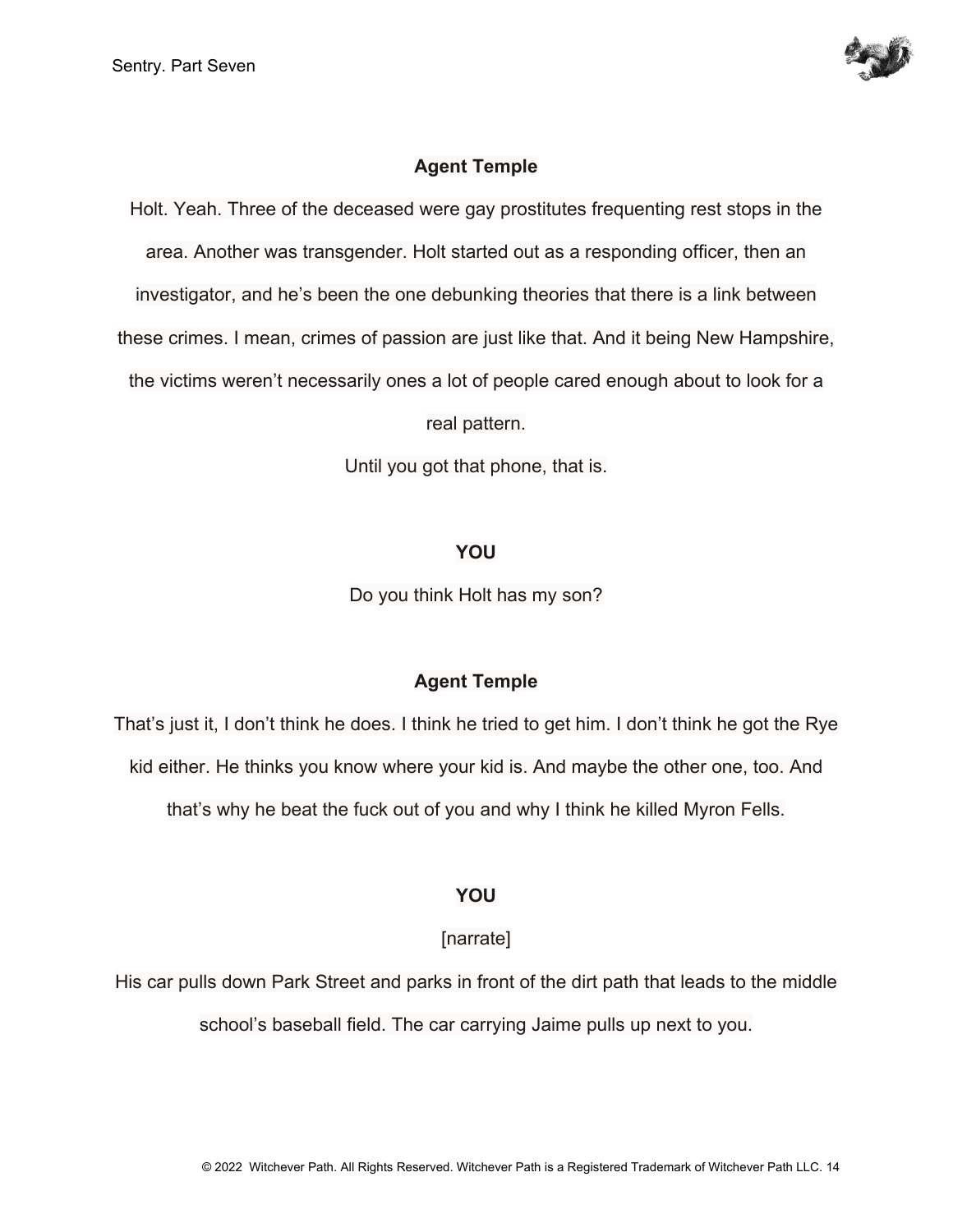

## [calmly]

Tom woke up three hours ago. He gave a description of the guy driving Fells' car. The

driver was white. Whoever it was rammed him off the road and his car nearly went into

the Merrimack. Tom was almost killed- his head wound and being unconscious, it

looked like he wasn't going to make it. We're pulling the footage from the accident, but

we're doing it carefully.

There's a good chance Holt's got people watching his back.

### **YOU**

[coming to terms with this]

Temple, there was someone in my house.

I thought Holt knew about 'em, but he was telling me he knew Myron was in my

basement.

He asked if –

Shit. Can you uncuff me? My phone's in my pocket.

# **Agent TEMPLE**

[amenable to it]

Yeah. sure.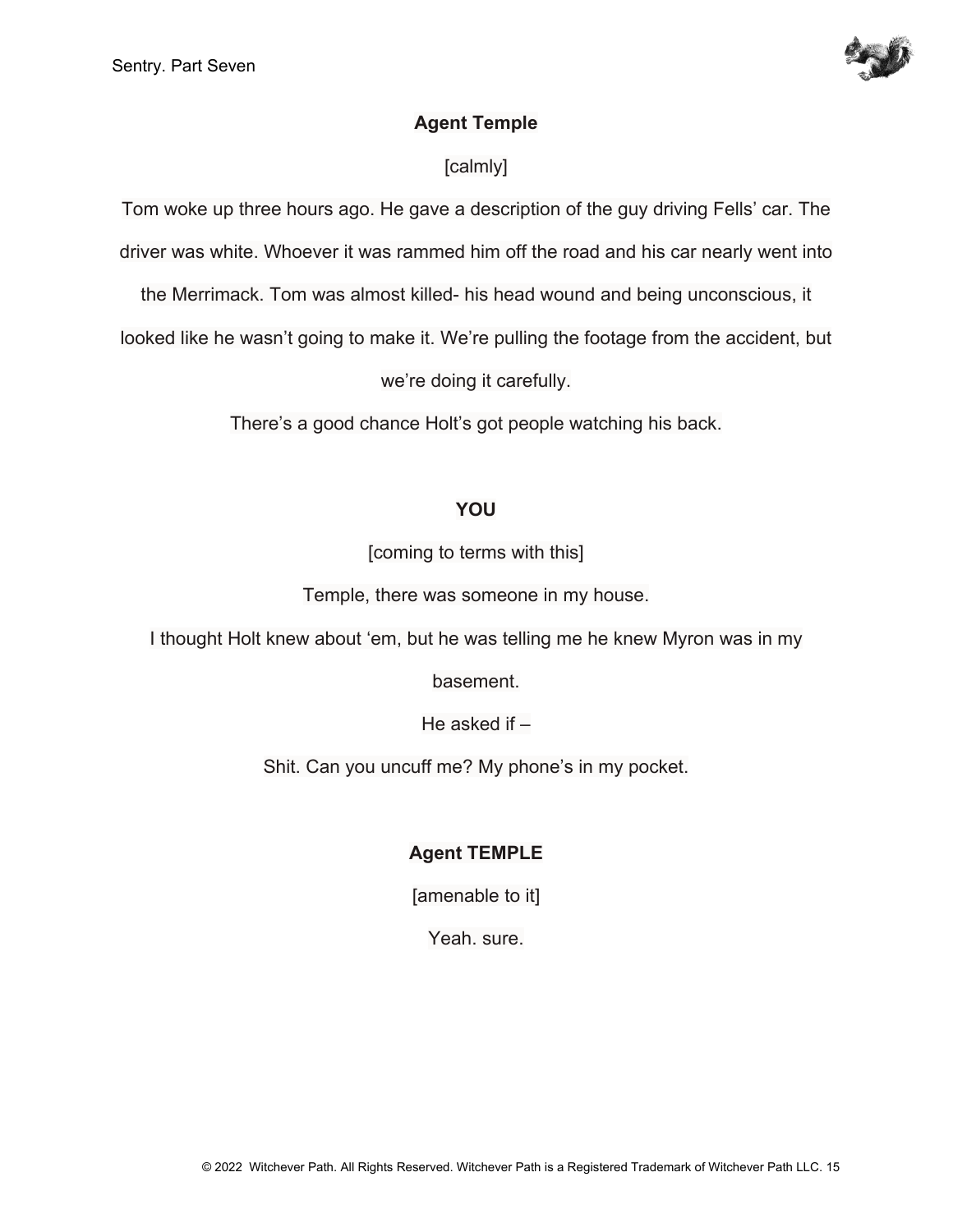

He gets out of the car, opens your door and uncuffs you. While he does that, the other agent releases Jaime. Her hug causes you to wince and suck in air. The broken rib- it's gotta be broken- is throbbing. Opening your phone, you bring up the security app. You select the basement camera and go to the entry before the one that showed the scarred

intruder walking down the stairs. The door opens. With the power out, the camera's night vision shows Myron walking down the stairs, slow and stiff. Behind him is a taller

#### man. It's Holt. He has Myron at gunpoint.

There's a struggle at the bottom of the stairs and followed by Holt walking back and forth repeatedly. He is slightly out of frame but he seems to be dragging something. Finally, he walks back up the stairs and closes the basement door as he leaves.

#### **Agent Temple**

#### [calm]

There's been no chatter about a body at your house while we've been driving. None. But there's apparently some kind of weird mushroom or mold situation down there. Cops are choking on the spores. What's that about?

#### **YOU**

I don't know. The person I saw said they took care of something that Holt left down there. I think maybe they meant Myron.

#### **Jaime**

Wait a minute- Holt killed someone in our basement and tried to set us up?

And what the fuck does this have to do with Cole?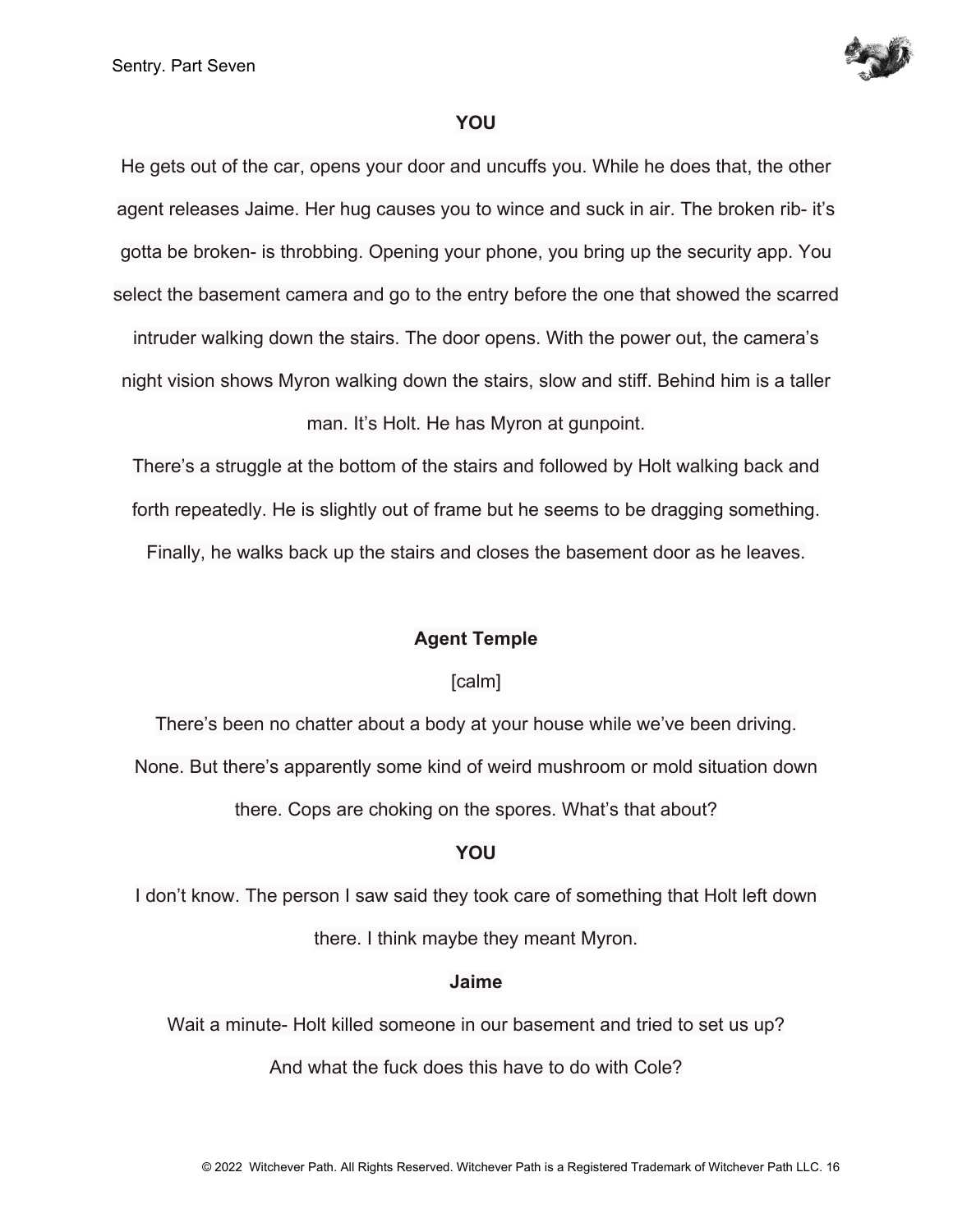

# [narrate]

You tell them all what you saw. Temple records it as you talk and his partner calls into

the bureau to have Holt taken in. You describe the scarred intruder in detail, but you

keep thinking about what they said. Are you fucking this up?

Are you missing the chance to find your son? You don't tell Temple about the intruder's

offer.

# **Agent Temple**

Do you have any idea where the guy who came to your house- "this scarred intruder"

may have gone?

# **YOU**

Yeah, I think so. But can I talk to Jaime for a second?

# **Agent Temple**

Why?

# **YOU**

Because we both haven't had more than a second to breathe since our son went

missing? Please.

# **Agent Temple**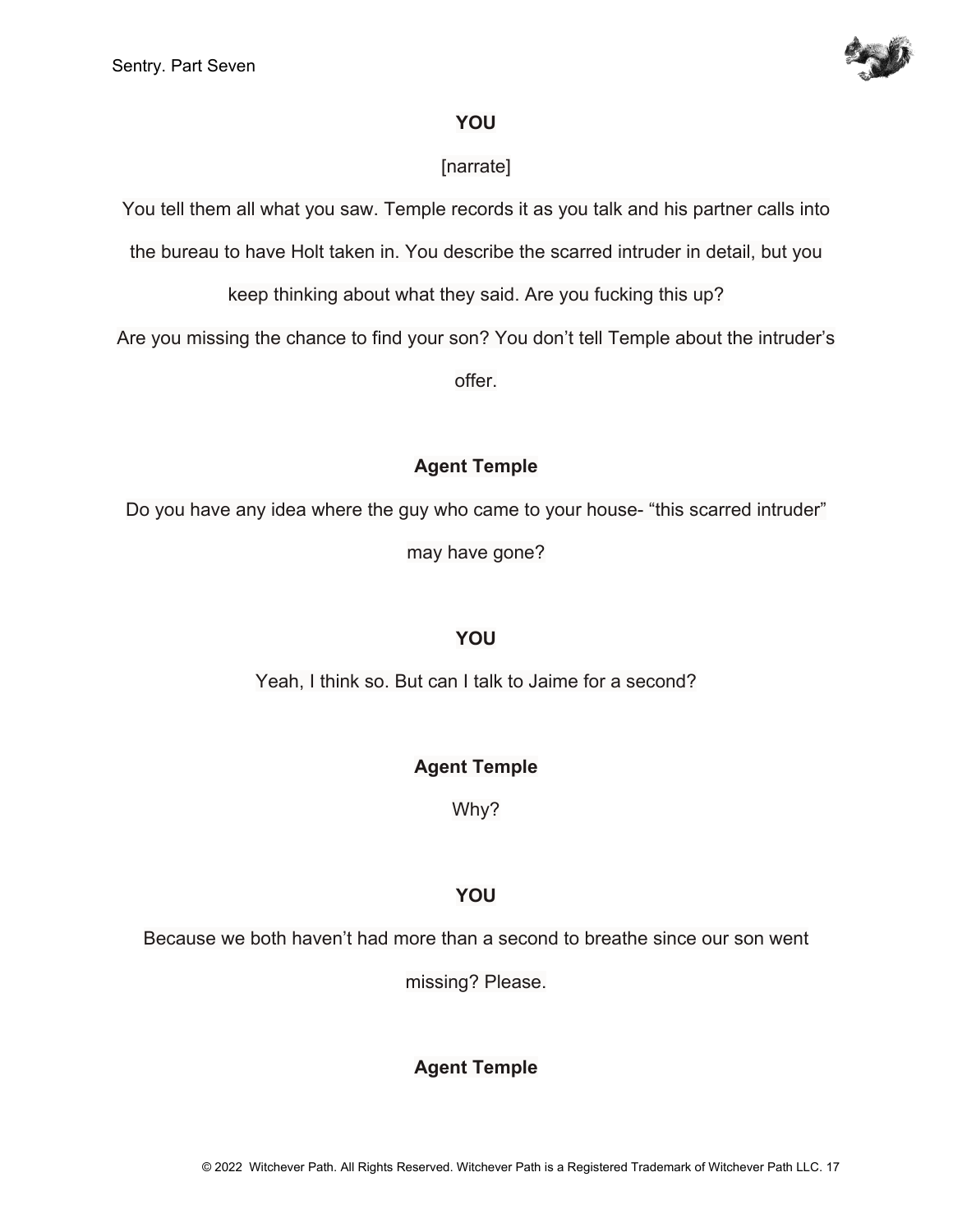

Yeah. Okay, sure.

### **YOU**

### [narrate]

Jaime holds your hand tightly as you walk down the dirt path toward the baseball

diamond. You walk about eighty feet away and stand next to a tall pine.

### **JAIME**

Baby, what are we going to do? How are we going to find Cole?

# **YOU**

# [narrate]

The smell of someone's wood stove fills your nostrils. It reminds you of sitting around a campfire with Cole, back when he was ten. When he asked if you could all live in a cabin in the woods one day. Your son is out there. And you don't know if Temple can actually help you.

## **YOU**

[Quietly to Jaime]

Babe, I have a plan. But I need you to back it up.

## **YOU**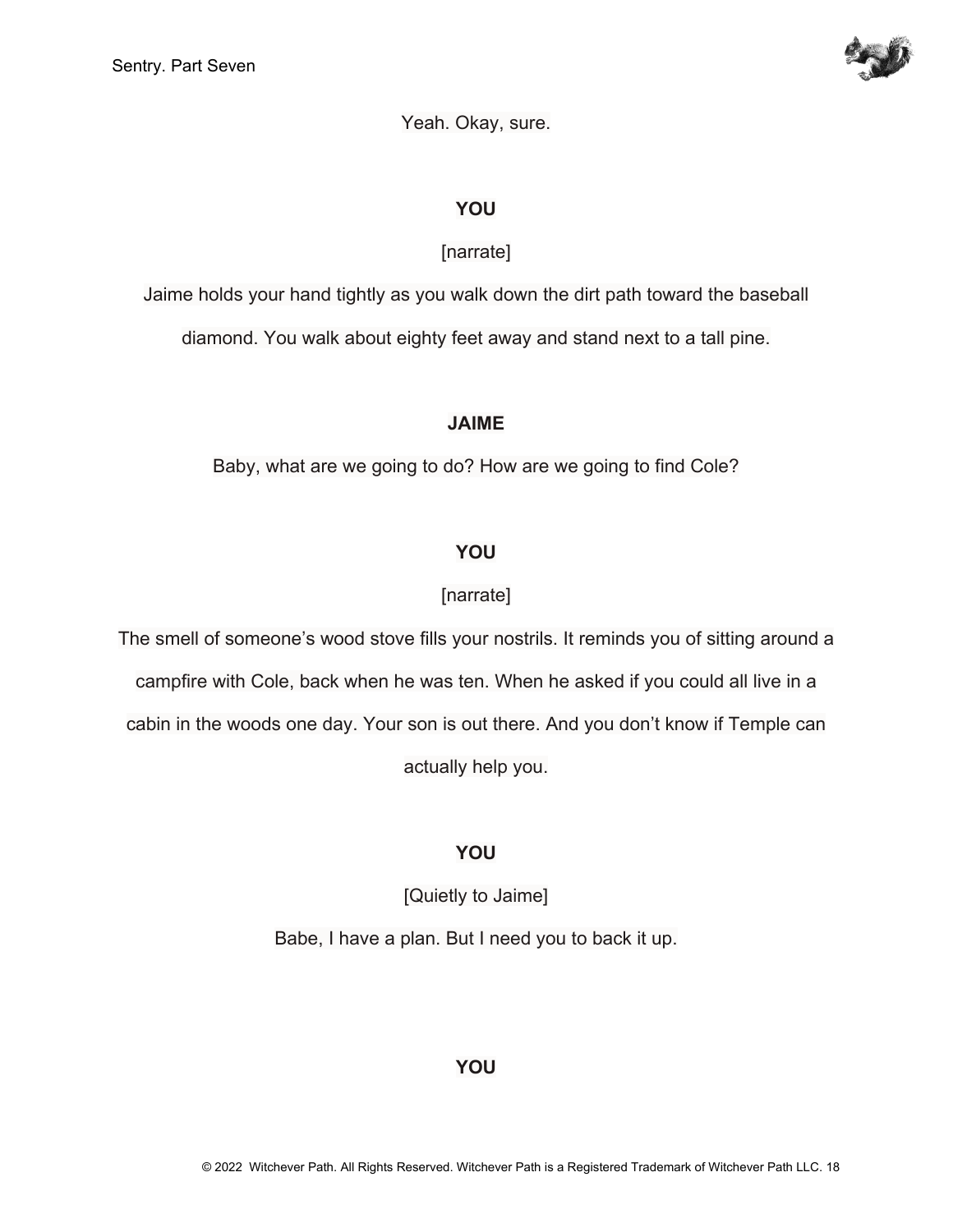

#### [narrate]

The plan is simple and it's risky but you're sure it's the only option you two have to find

Cole. You walk back to Agent Temple's car. He looks relieved you didn't run.

His partner's in the other car. She's on the phone. You are exhausted and in agony.

That rib is floating in your fucking chest.

#### **You**

[calmly]

We think we know how to find Cole.

### **Narrator:**

There is only one place you could think of that the Scarred Intruder would have gone. The railroad tracks. But how did the Intruder get away? And if you get the feds involved, will you even be able to find the scarred intruder? And if Myron is dead, should Tasha know? We can't tell you the answer to that. YOU have to tell us what YOUR plan is.

What did you and Jaime decide?

## Did you:

Tell Agent Temple the complete truth and let them take over the search?

Take him with you to a fake location while Jaime and Tasha look for Cole by the tracks?

Make a plan to go look for Cole the next day, but sneak away to find the Scarred

Intruder by yourself? Vote now at WitcheverPath.com/vote. You have until Friday,

March 18.

This episode was written by Steven and Journee and produced by Witchever Path.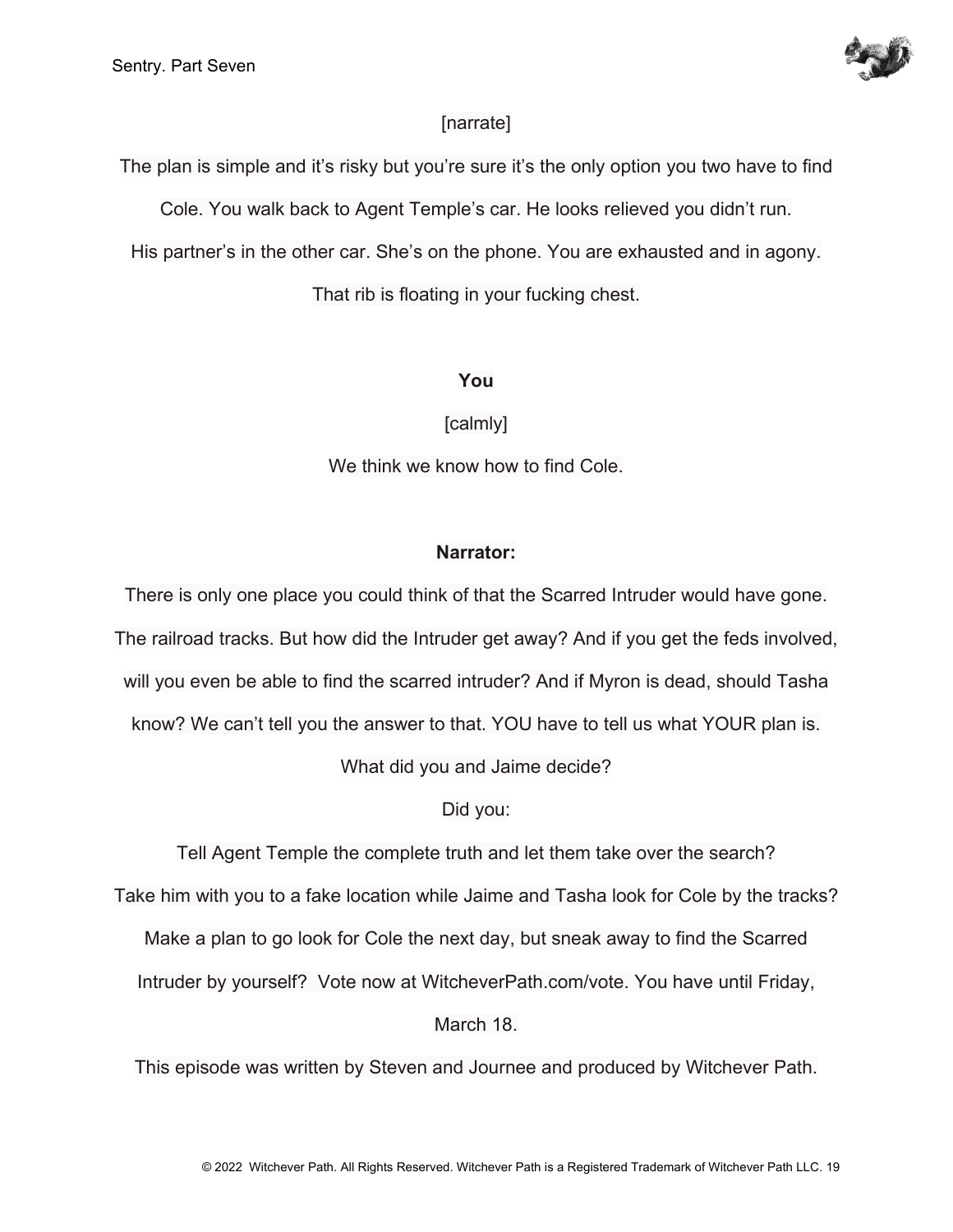

The decisions that happened within the story were made by you.

The show featured: Tyler Bell as YOU Journee LaFond as Jaime Harlan Guthrie as Karl Holt Mike Gagne as Agent Temple Steven LaFond as the Scarred Intruder.

Foley by Witchever Path, Audio Hero and Adobe.

The Witchever Path Theme is by RYDR.

The following songs were licensed through EpidemicSound.com

Unfettered and Unchained by Golden Anchor

Zipper by Bill Ferngren

Surveillance Camera by Alan Carson-Green.

As a reminder, Witchever Path is made possible from the generous donations of our Patreon subscribers. With your help, we can pay our actors, improve our sound, and widen the path for even more choices and stories. Consider joining us at Patreon.com/witcheverpath, where you can gain access to exclusive episodes, outtakes, and content that makes our worlds richer.

If you can't, don't worry about it, just leave us glowing reviews wherever you listen